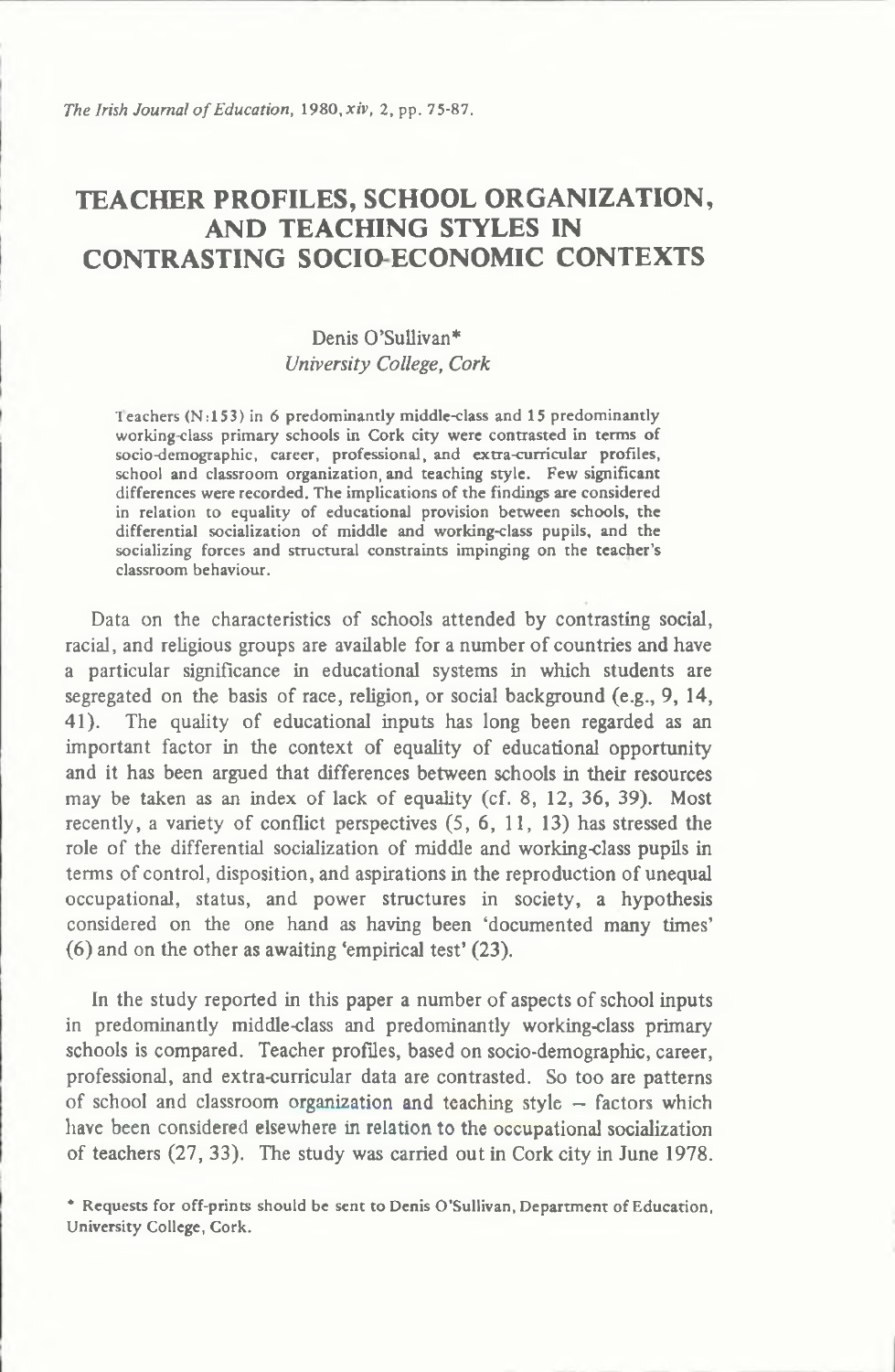#### METHOD

#### *Schools*

**Twenty one primary schools m Cork city were identified as predominantly middle-class (N 6) or working-class (N 15) in terms of pupil population and area served The selection was made initially on the basis of data on the social composition of Cork city primary schools (10, 30) which identified school populations with more than a 50% representation from either professional and non manual or semi and unskilled manual worker back grounds While these data did not mdicate the social composition of individual schools, they showed that as a group the predominantly middle class schools had a 70% representation from professional and non manual backgrounds and the predominantly working-class schools a 90% representation from manual worker backgrounds Further selection from these two groups was made by reference to the area served by the schools Private schools, schools in middle-class areas which were known to attract pupils from neighbouring working-class areas, and, less frequently, schools in working-class areas which, usually because of family tradition, attracted middle-class pupils, were all excluded from the study In all cases, schools identified as middle-class were located in suburban private housing estates Of the 15 working-class schools, nine were situated in public housing estates m the suburbs and six were m older traditional working class areas nearer the city centre The middle-class schools were uniformly large with a two or three stream entry The working-class schools vaned more, involving two/three stream entry, single stream entry, as well as new schools which had yet to provide senior classes**

# *Instrument*

**As part of a larger questionnaire, a set of closed questions was used to elicit information on teacher profiles and school organization**

**Socio-demographic items requested information on the teacher's age (five year interval categones), marital status (single, married, widow/widower, religious), geographical background (city, town, village, rural) and socio economic background Father's occupation was used as an indicator of socio-economic background and the classification scheme, adapted from the Irish Census (21), distinguished between farmers, professional and nonmanual workers, skilled, semi skilled, and unskilled workers**

**Career items required the teacher to mdicate the length of his or her teaching experience both overall and in the teacher's present school (2 years or less, 3-5 years, and thereafter at five-year intervals to a maximum of 21 years or more), and if he or she expected to be teaching in the same type**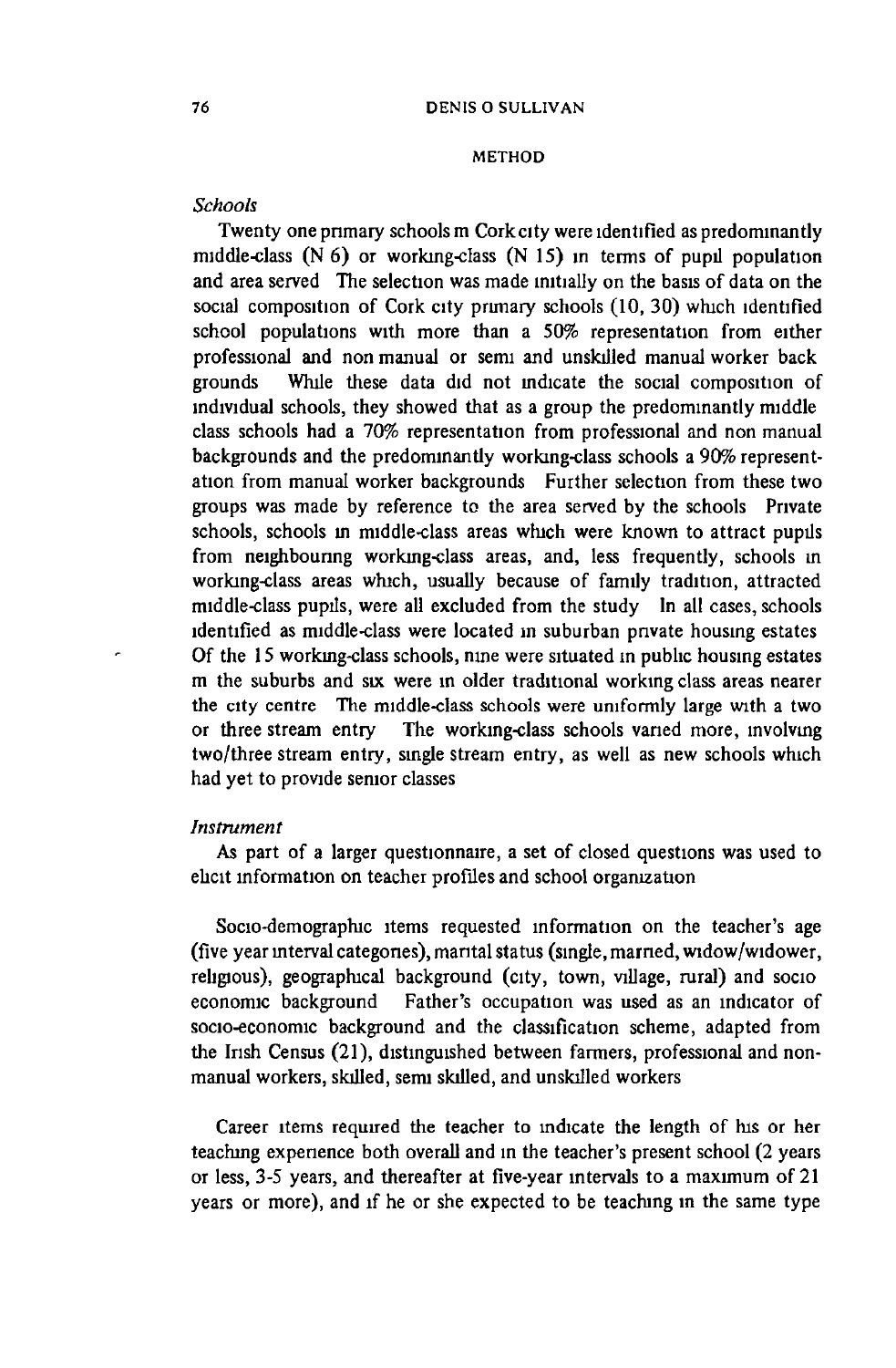#### TEACHING AND SOCIO-ECONOMIC CONTEXT 77

**of area for the forseeable future (Ves', 'no', 'doubtful').**

**The professional items elicited information on the teacher's qualifications (basic qualification only, B.A. degree, B.A. degree + Higher Diploma in Education), involvement in the Irish National Teachers' Organisation (INTO) and in the local teachers' centre (Very involved', 'involved', 'little or no involvement'), the frequency of the teacher's reading on educational topics (Very frequently', 'frequently', 'occasionally', 'hardly ever') and attendance at educational conferences or meetings during the previous school year (none, 1-5,6-9,10 or more).**

**Extra-curricular items asked the teacher to indicate his or her degree of** involvement in extra-curricular activities ('very involved', 'involved', 'little **or no involvement') and the frequency of social contact with parents outside of school hours (Very frequently', 'frequently', 'occasionally', 'little or no contact').**

**On school organization, teachers were asked to give the size of their class (30 pupils or less, 31-35, 3640, 4145, 46-50) and the number of years they had spent with their present group of pupils.**

**In the case of classroom organization and teaching style, teachers were asked to locate their practice on a seven-point scale between two behavioural poles, e.g.,**

| 'Learning is predominantly | 1234567 | There is little use of |
|----------------------------|---------|------------------------|
| by discovery techniques'   |         | discovery techniques'  |

**The behavioural poles were derived from a number of sources (1, 3, 4) including the official teachers' handbook of the Irish Department of Education (22).**

**For classroom organization, the following contrasting poles were presented to teachers: 'integrated subject matter, projects, topics, themes, etc. incorporating a range of school subjects'/'subjects taught separately'; 'pupils help to decide what is covered on the curriculum'/'teacher decides what topics are covered'; 'pupils spend a lot of time working in groups'/'pupils spend little time working in groups'; 'pupils spend a lot of time working individually'/'pupils spend little time working individually'.**

**The teachers were asked to indicate their teaching style in terms of the following extremes: 'learning is predominantly by discovery techniques'/ 'there is little use of discovery techniques'; 'teacher facilitates learning,**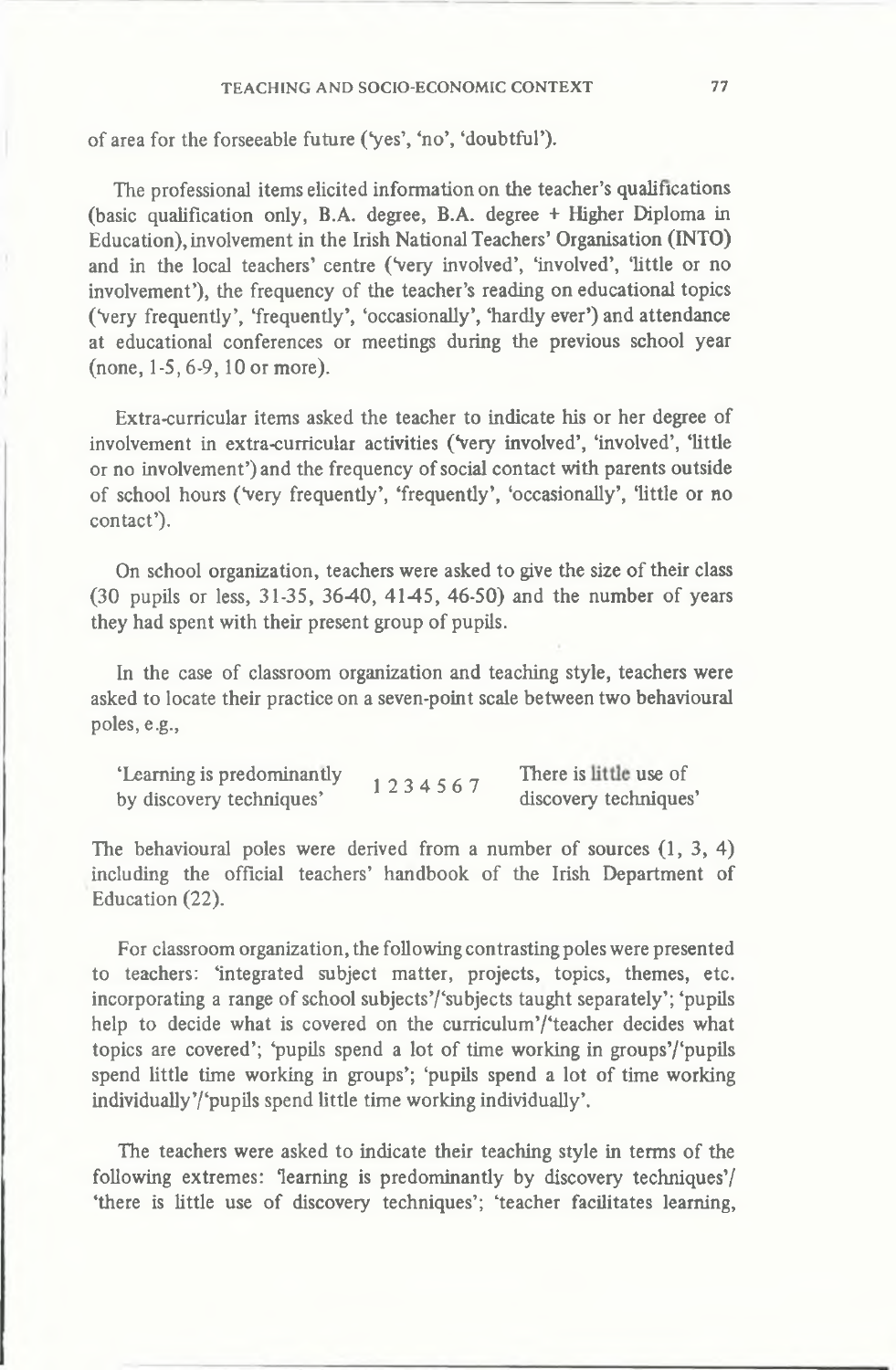**suggests sources, makes facilities available'/'teacher transmits knowledge and develops skills', 'there is little concern for conventional educational standard'/ Very concerned with conventional educational standards', 'external rewards and punishments unnecessary, the pupils are motivated by what they are domg'/'extemal rewards and punishments, grades, sweets, stars, etc used', 'accent on co operative work'/'little accent on co operative work','accent on creativity'/'httle accent on creativity'**

# *Procedure and Response*

i

**Teachers in grades 1 through 6 in the selected schools were asked to respond to the mstrument From the 185 teachers approached, there were 153 usable returns, 60 in middle-class and 93 in working class contexts, representing an overall response rate of 83 percent A number of the respondents, however, failed to answer the items on classroom organization and teaching style in full, the numbers who responded are given separately for each item in Tables 1 and 2**

**Those responding m middle and working-class contexts were similar with regard to the gender of the teacher and the gender and grade level of the pupils taught Thirty five percent of the teachers responding m middle class contexts were male and 65% female, in the working class contexts the male and female teacher representation was 40% and 60% respectively In middle class contexts 47% of the teachers were teaching boys and 53% were teaching girls, in working-class contexts 53% were teaching boys and 47% girls Each grade level was represented by a minimum of 15% and a maximum of 20% of teachers in the sample**

## *Analysis*

**Responses on the teacher profile and school organization items were cross tabulated with the socio-economic context of the school, and chi square tests of significance were carried out For the classroom organization and teaching style items, the teachers' ratings m each case were treated as scores (1 to 7) and item means and standard deviations for middle and working class contexts were calculated A** *t* **test was used to determine the significance of the difference between school contexts for each item For both chi square and** *t* **tests, the 5% level of significance was adopted**

# RESULTS

# *Teacher Profiles*

 $\overline{a}$ 

*Socio-demographic profile* **The relationships between school socio economic context and age (** $\chi^2 = 444$ **,** *df* 4), mantal status ( $\chi^2 = 210$ , *df* 2), and geographical background  $(\chi^2$  = 4 55*,df* 3) were not statistically significant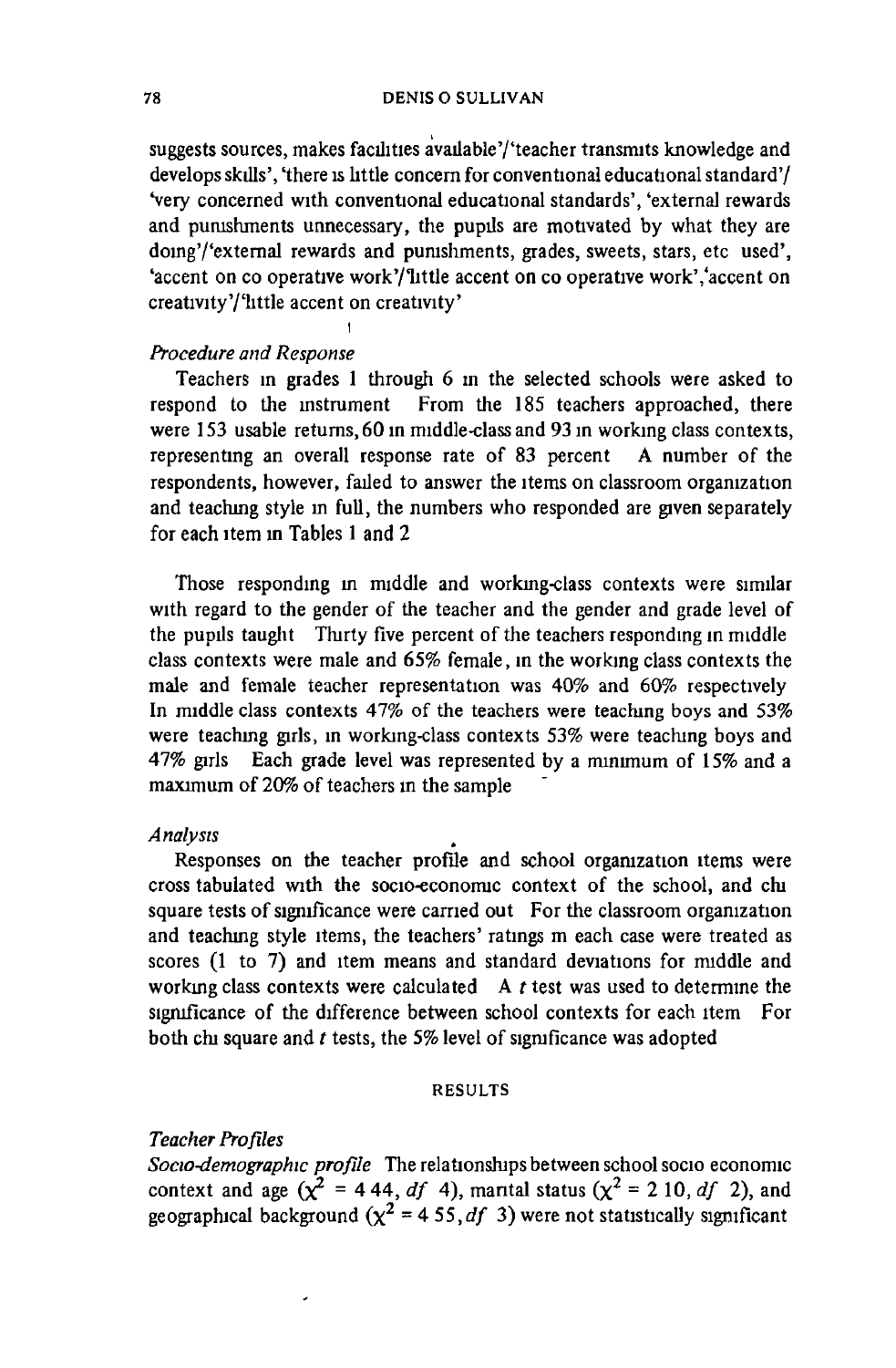# TEACHING AND SOCIO-ECONOMIC CONTEXT 79

**Fifty-eight percent of the teachers in middle-class contexts and 64% in working-class contexts were aged 30 years or less; four-fifths in both contexts were less than 40 years old. Five percent of the teachers in middleclass contexts and 12% in working-class contexts were religious. In both contexts, the predominantly lay teaching force was almost equally divided among those who were single and married. About half of the teachers in working-class contexts and 35% in middle-class contexts described themselves as coming from a rural background. On the other hand, a third in middle-class and a fifth in working-class contexts described their background as a city one.**

**The teacher's socio-economic background was the only socio-demographic item to relate significantly to school context**  $(x^2 = 5.99$ **;** *df***; 3). While teachers from professional and non-manual backgrounds were the largest group in both contexts, their representation in middle-class contexts was 68% and in working-class contexts 48 percent. In middle-class contexts, 23% came from a farming background and 9% from a manual-worker background; in working-class contexts, the farming representation was 33% and the manual-worker representation was 19 percent.**

*Career profile.* Neither overall teaching experience  $(\chi^2 = 5.37; df: 5)$ , service in the teacher's present school  $(\chi^2 = 6.18; df: 5)$ , nor mobility **expectations (** $\chi^2 = 0.41$ *df:* **2) related significantly to the school's context. Twenty-eight percent in middle-class contexts and 37% in working-class contexts had five years' or less teaching experience. About three-quarters in each context had 16 years or less teaching experience. In both contexts, about a half had five years or less teaching service in their present school and the vast majority (85%) expected to be teaching in a similar area for the immediate future.**

*Professional profile.* **The relationships between school context and teacher's qualifications (** $\chi^2 = 2.82$ **;** *df***: 2), involvement in the INTO (** $\chi^2 = 1.79$ **;** *df***: 2),** involvement in teachers' centres  $(x^2 = 1.95; df: 2)$ , and attendance at **educational conferences or meetings during the previous school year**  $(\chi^2 = 0.17; df: 3)$  failed to reach the required level of significance. Fifty**nine percent in middle-class contexts and 71% in working-class contexts had a basic teaching qualification only; the remainder in both contexts had at least a BA degree. The patterns of involvement in the INTO and teachers' centre were similar. In both cases, 3% of teachers in middle-class and 1% in working-class contexts described themselves as very involved. Those with little or no involvement in the INTO and teachers' centres represent respectively 73% and 66% in middle-class contexts and 81% and 75% in working-class contexts. Twenty-one percent of teachers in middle-class**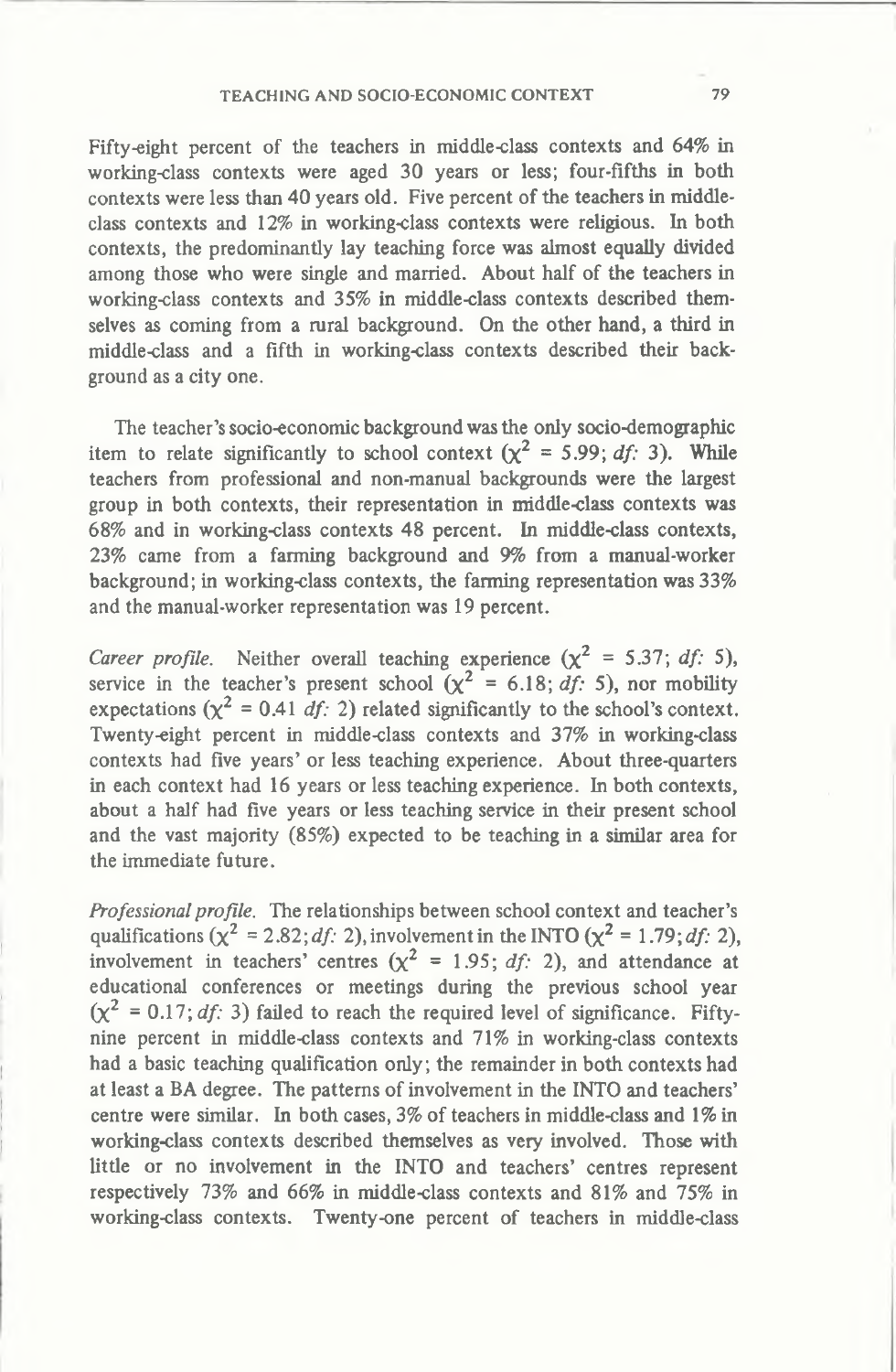**contexts and 23% in working class contexts reported attending no educational conference or meeting during the previous school year and a further 62% m both contexts reported attending between one and five conferences or meetings**

**Reading on educational topics was the only item in the professional** profile which related significantly to school context  $(x^2 = 6 \text{ 16}, df \text{ 2})$ **Forty nine percent in middle-class contexts and 29% in working-class contexts claimed that they read books on educational topics frequently or very frequently About a tenth in both contexts reported that they hardly ever read on educational topics while those describing themselves as occasional readers m this regard represent 42% in middle class contexts and 61% in working class contexts**

*Extra cumcularprofile* **Neither the teacher's involvement in extra curricular activities**  $(\chi^2 = 135, df \, 2)$  nor social contact with parents outside of school hours  $(\chi^2 = 4.38, df \text{ } 2)$  was found to relate significantly to school context **The majority in both contexts, 60% in middle class contexts and 56% m working-class contexts, rated themselves as having httle or no involvement m extra-cumcular activities Those who rated themselves as very mvolved represented 17% and 13% in middle and working class contexts respectively Two fifths m both contexts described themselves as havmg occasional contact with parents outside of school hours, 42% m middle-class and 52% in working-class contexts rated themselves as havmg little or-no contact and 18% m middle-class and 8% in working class contexts described themselves as meeting parents socially frequently or very frequently**

# *Organization*

*School organization* **Class size was found to be significantly related to** school context  $(x^2 = 9.54, df \, 3)$  While the largest percentage of teachers **in both contexts was teaching m classes of 4145 pupils, the representation of this class size in middle-class contexts was 58% and m working class contexts 38 percent Only 3% and 1% m middle and working-class contexts respectively were teaching classes of 46 50 pupils At the other extreme of class size, 8% of teachers m middle-class contexts and 16% of those in working class contexts were teaching classes of 30 pupils or less**

**Twenty two percent of those m middle-class contexts, as opposed to 34% m working-class contexts, had been teaching their present group of pupils for two years or more This practice, however, was not found to be significantly related to school context**  $(x^2 = 255, df \t2)$ 

*Classroom organization* **In Table 1 means and standard deviations for**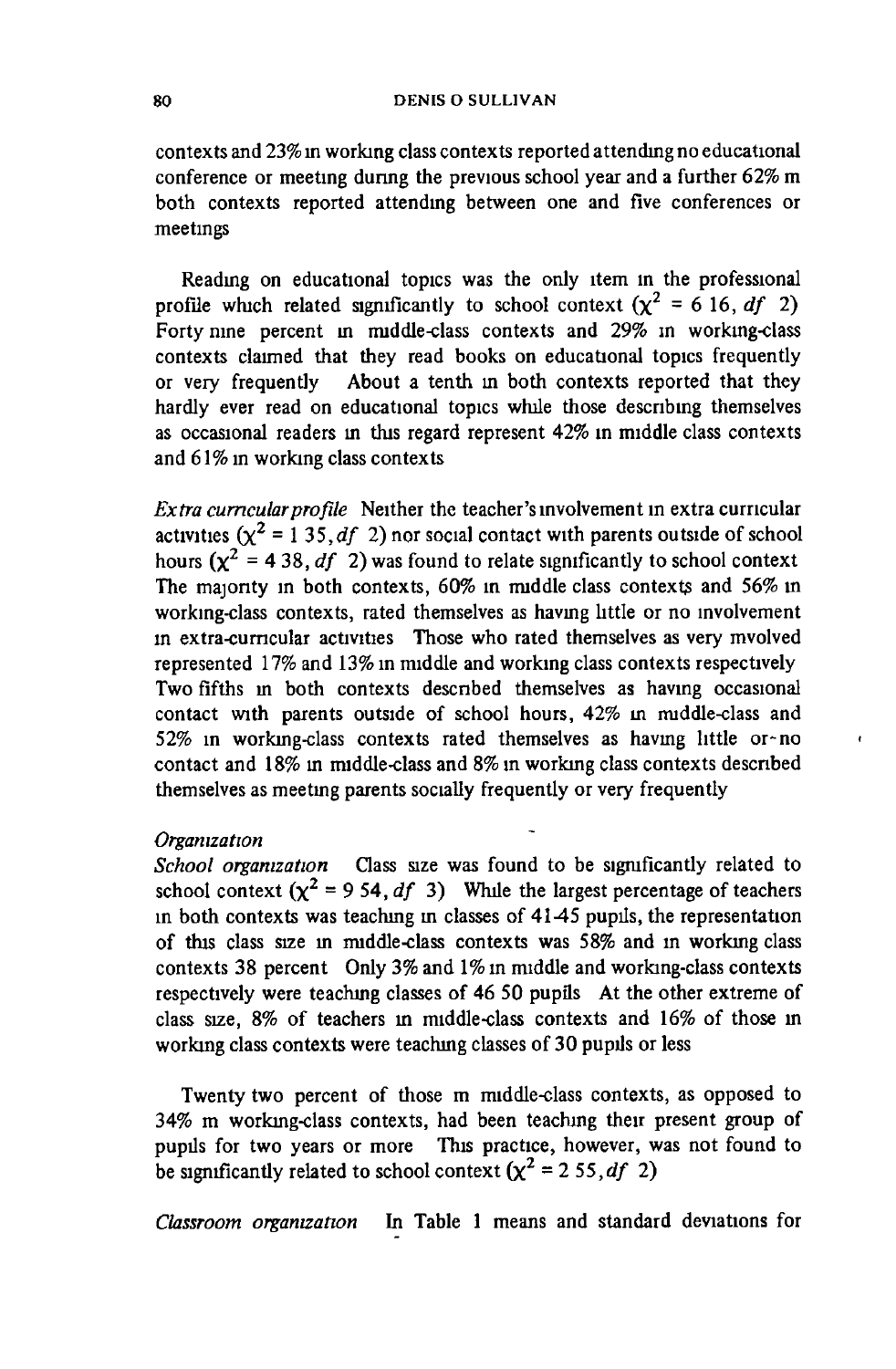**middle and working-class contexts on classroom-organization items are** recorded. It can be seen that a *t*-test failed to indicate a significant difference **between the school contexts for curriculum integration, degree of pupil/ teacher control over curriculum content, and extent of group work and individual work.**

# TABLE 1

#### SCORES ON CLASSROOM-ORGANIZATION ITEMS FOR MIDDLE AND WORKING-CLASS CONTEXTS

| Classroom organization+                          | m V  | Middle Class |    |      | <b>Working Class</b> |    |      |
|--------------------------------------------------|------|--------------|----|------|----------------------|----|------|
|                                                  | M    | <b>SD</b>    | N  | M    | <b>SD</b>            | N  | t    |
| Integrated/subject-<br>based curriculum          | 3.76 | 1.69         | 55 | 4.03 | 1.89                 | 85 | 0.86 |
| Pupil/teacher control<br>over curriculum content | 5.41 | 1.70         | 56 | 5.37 | 1.77                 | 89 | 0.12 |
| A lot of/little<br>group work                    | 4.29 | 1.82         | 56 | 3.97 | 1.81                 | 89 | 1.03 |
| A lot of /little<br>individual work              | 3.51 | 1.71         | 55 | 3.71 | 1.78                 | 89 | 1.08 |

t The lower the score the greater the inclination toward the first-named pole.

#### *Teaching Style*

**Means and standard deviations for middle-class and working-class contexts on teaching-style items are recorded in Table 2. Of the six dimensions of teaching style considered, the reported use of discovery techniques was the only item for which a significant difference between the school contexts was found. Teachers in working-class contexts claimed to be more inclined towards the use of discovery techniques in their teaching than did teachers in middle-class contexts.**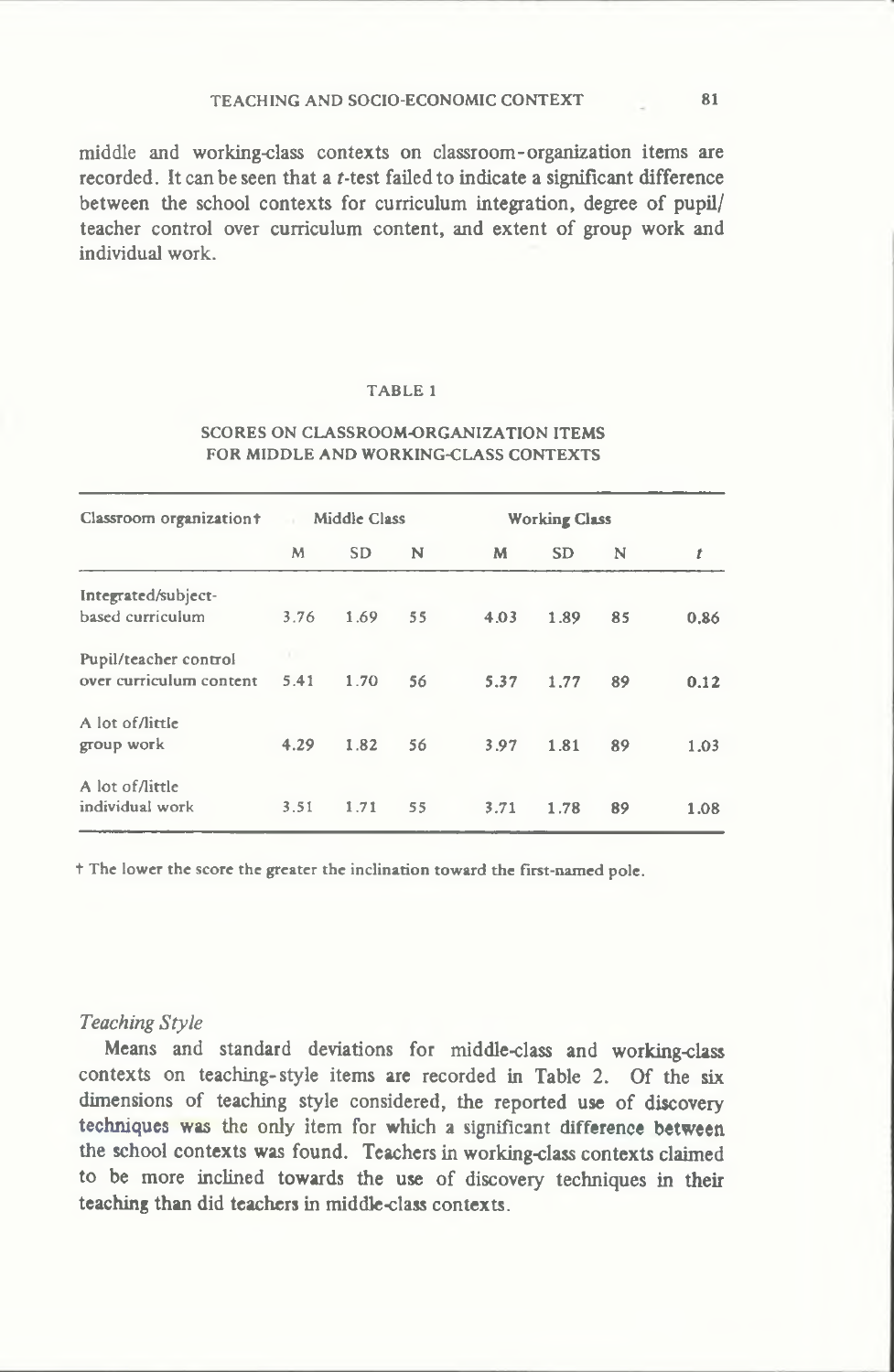#### TABLE 2

| Teaching stylet                                                            |       | Middle Class |    |                       | <b>Working Class</b> |    |        |
|----------------------------------------------------------------------------|-------|--------------|----|-----------------------|----------------------|----|--------|
|                                                                            | M     | <b>SD</b>    | N  | M                     | <b>SD</b>            | N  | t      |
| Predominant/little use<br>of discovery techniques                          | 4 2 9 | 164          | 55 | 371                   | 175                  | 89 | $199*$ |
| Teacher facilitates learning/<br>transmits knowledge                       | 444   | 170          | 54 | 4 2 9<br>$\mathbf{r}$ | 198                  | 87 | 048    |
| Little concern/very<br>concerned for conventional<br>educational standards | 5 1 2 | 154          | 56 | 476                   | 179                  | 88 | 125    |
| Intrinsic/extrinsic<br>rewards                                             | 440   | 192          | 57 | 437                   | 204                  | 88 | O 08   |
| Accent/little accent on<br>cooperative work                                | 353   | 189          | 57 | 348                   | 188                  | 89 | 0 1 3  |
| Accent/little accent on<br>creativity                                      | 365   | 181          | 57 | 3 3 3                 | 172                  | 89 | 108    |

# SCORES ON TEACHING STYLE ITEMS FOR MIDDLE AND WORKING-CLASS CONTEXTS

t The lower the score the greater the inclination toward the first named pole

*\* p* < 05

#### DISCUSSION

**Most of the contrasts drawn in this paper between middle and workingclass school contexts can be considered in relation to equality of societal input, the extent to which society equally endows, be it m terms of finance, personnel or facilities, schools attended by contrasting socio-economic groups Most noteworthy in this regard are the differences that fail to emerge, particularly given the findings of research elsewhere Many studies at various levels of the educational system have found teachers in working class areas to be younger, less experienced, and more mobile than m middle class areas (2, 12, 18, 20, 36) The former have also been reported to be more likely to come from a blue-collar background (20, 36), to have less contact with parents (25), to be less open to mnovation (20), to be**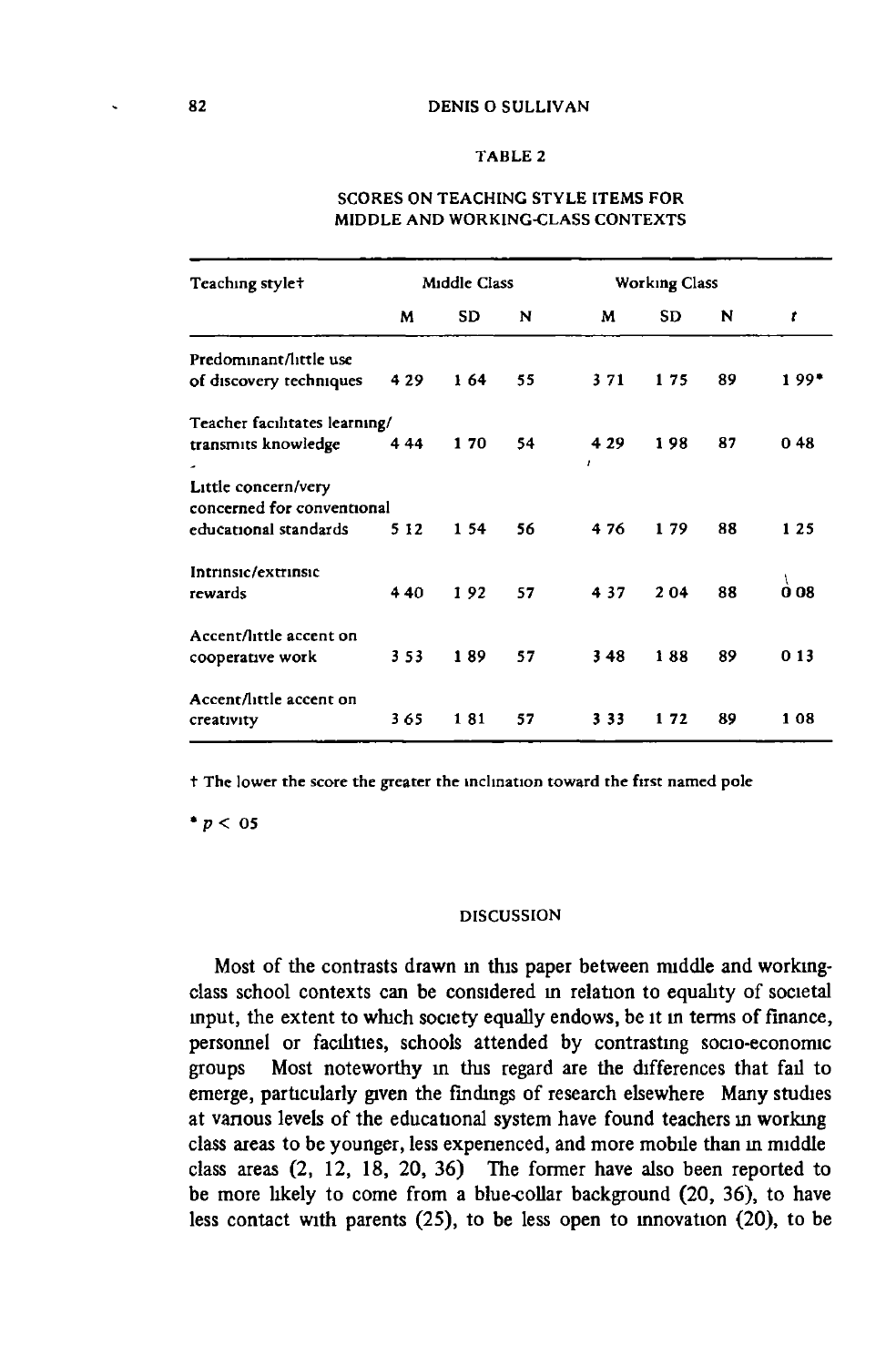**less individualized or child-centered in their teaching (28), and to place more emphasis on teacher control in the regulation of pupil behaviour (7). All that can be found to reflect this pattern in the present study are the overrepresentation in working-class contexts of teachers from a farming and manual-worker background and the under-representation of those who claim to read books on educational topics frequently or very frequently. It does not follow from this, of course, that equality of educational provision exists in our schools, much less equality of opportunity. We cannot, for example, say anything about the quality of teaching, the nature of teacher-pupil interaction, the range of the curriculum, or the effects of schooling in different socio-economic contexts. Indeed, the apparently favourable showing of working-class schools on class size and the reported use of discovery techniques need to be viewed in relation to research on the effects of these aspects of schooling on pupil attainment; research in Ireland (32) and elsewhere (15, 40) has raised considerable doubts about the contribution of small classes (within the range of class size in this study) to pupil attainment, and Bennett's (3) much publicized study** *Teaching styles and pupil progress* **has similarly questioned the educational merit of progressive teaching styles.**

**To what extent can the over-representation of teachers from a manualworker background in working-class schools be regarded as evidence of an erosion of what has been frequently seen as cultural conflict between home and school in such areas? Can such teachers be expected to experience a greater empathy with working-class pupils or to hold more favourable expectations or to make greater demands (19) of them? These certainly suggest themselves as fruitful topics for research (29).**

**Of the variety of writers who argue that the differential socialization of middle and working-class pupils in schools is a crucial mechanism in the reproduction of unequal social structures, the work of Bowles and Gintis (6) is probably the most relevant to the variables considered in this paper. Deriving their interpretation of school-based socialization from a deterministic version of Marx's correspondence principle, they consider the social relations of the educational system to reflect those of the work place. 'The structure of social relations in education not only inures the student to the discipline of the work place, but develops the type of personal demeanor, modes of self-presentation, self-image, and social-class identifications which are the crucial ingredients of job adequacy\* (6, p.131). But since,the occupational structure is a hierarchical one demanding various degrees of rule-following, independence, initiative, and internalization of norms, so also do predominantly middle and working-class schools vary in the demands they make on pupils: 'predominantly working-class schools tend to**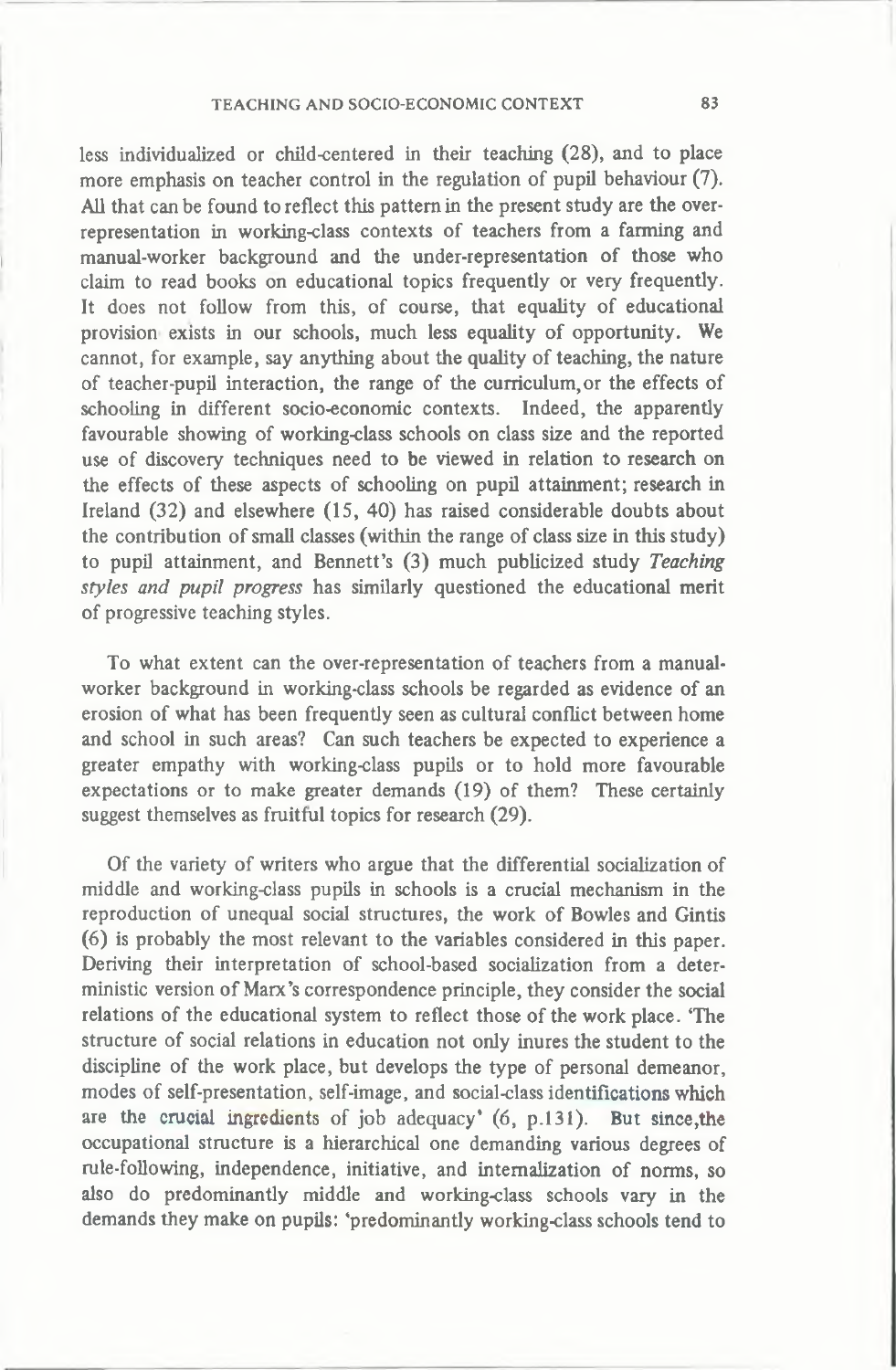#### 84 DENIS O SULLIVAN

**emphasize behavioral control and rule-following, while schools in well to-do suburbs employ relatively open systems that favor greater student partici pation, less direct supervision, more student electives, and, m general a value system stressmg internalized standards of control' (6, p 132)**

**There is httle in the findings on school and classroom organization and teaching style in my study to support this view of differential socialization Most relevant to the Bowles and Gintis thesis is the failure to discover a significant relationship between the socio-economic composition of a school and the appeal to external rewards, degree of teacher/pupil control over curriculum topics, extent of individual work, or the facilitation of learmng as opposed to the transmission of knowledge I found the use of discovery techniques to be more pronounced in working-class schools, while the smaller class size and, though not statistically significant, the greater incidence of teachers who remam with their classes for longer than two years in working-class schools might well facilitate a more personalized teacher pupil relationship**

**As presented, the Bowles and Gintis theory of differential socialization is unduly crude both in terms of dichotomized social classes and in the aspects of socialization considered (11) A more fundamental weakness of the correspondence principle as applied to education is its failure to elaborate on the processes by which the social relations of industry might influence those of the school (26, 34) Any such elaboration must in the final analysis suggest how teachers themselves come to vary their approaches to socialization according to the socio-economic background of the pupils Yet in this study the similarities in classroom organization and teaching style between teachers in contrasting socio-economic contexts suggest the influence of a umversalistic pedagogic ideology (38), rather than the adaptive socialization, occasioned by a situational adjustment to what are perceived as the peculiar demands and needs of particular educational contexts, noted by Becker (2) in his classic study of the Chicago public schoolteacher**

**The greater utilization of discovery approaches reported in working class schools contradicts the research mentioned earlier in this discussion but is consistent with a finding of Halsey, in his reports on three expen mental Educational Priority Areas m England, that teachers m these areas were more permissive m their approach to the child and more tolerant of classroom noise than primary teachers m general (18) Perhaps these findings represent the result of the greater concern within education for 'disadvantaged' children and a non-evaluative accepting approach to those who are other than mainstream in their life style and aspirations, which**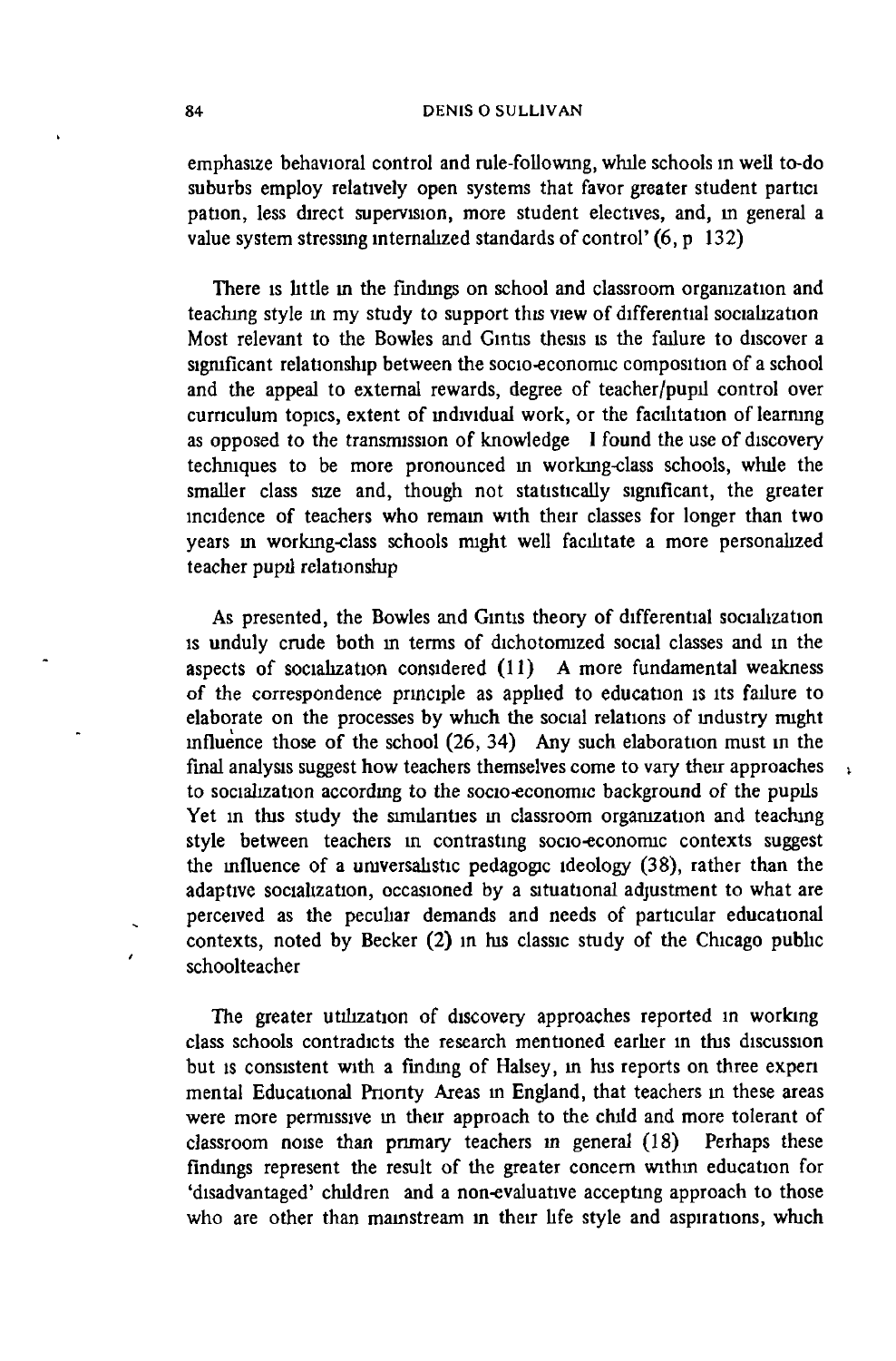**have been developing, particularly since the 1960s (24, 35). Moreover, given an openness to innovation, the teacher in a working-class area might well experience less parental overseeing and restriction than in a middleclass area. In the case of the present study the more favourable class size in working-class schools is also relevant. A more comprehensive analysis, however, of the influences on teaching style would demand an examination of the variety of sources of occupational socialization and structural** constraints to which a teacher is exposed in his or her work. Among the **influences likely to be worthy of attention are the teacher's formation during professional training (31), the expectations of inspectors, headmasters, fellow teachers, and parents (33, 38), the teacher's perceptions of pupil needs and classroom demands (37), the prevailing pedagogic wisdoms (16), and the school's architecture, organization, and mode of evaluation (17). It is hoped that future papers on personal and organizational correlates of teaching style and on teachers' definitions of perceived and desired pupil behaviour and needs will contribute to such an analysis.**

#### **REFERENCES**

1. ADAMS, R.S. Perceived teaching styles. *Comparative Education Review,* 1970,*14,* 50-59.

2. BECKER, H.S. The career of the Chicago public schoolteacher. *American Journal o f Sociology,* 1952,*57,* 470-477.

3. BENNETT, N. *Teaching styles and pupil progress.* London: Open Books, 1976.

4. BENNETT, N., & JORDAN, J. A typology of teaching styles in primary schools. *British Journal of Educational Psychology*, 1975, 45, 20-28.

5. BOURDIEU, P., & PASSERON, J.C. *Reproduction in education, society and culture.* London: Sage, 1977.

6. BOWLES, S., & GINTIS, H. *Schooling in capitalist America. Educational reform and the contradictions of economic life.* New York: Basic Books, 1976.

7. BRANDIS, W., & BERNSTEIN, B. *Selection and control. Teachers' ratings o f children in the infant school.* London: Routledge & Kegan Paul, 1974.

8. COLEMAN, J.S. The concept of equality of educational opportunity. *Harvard Educational Review,* 1968*,3 8 , 7-22.*

*9.* COLEMAN, J.S., CAMPBELL, E.Q., HOBSON, C.J., McPARTLAND, J., MOOD, A.M., WEINFELD, F.D., & YORK, R.L. *Equality o f educational opportunity.* Washington, DC: US Government Printing Office, 1966.

10. COLLINS, M.J. Aspects of the recent development of special education in Ireland. Unpublished MEd thesis, University College, Cork, 1978.

11. COLLINS, R. Functional and conflict theories of educational stratification. *American Sociological Review,* 1971*, 3 6 ,* 1002-1019.

12. CONANT, J.B. Slums and suburbs. New York: McGraw-Hill, 1961.

13. DALE, R., ESLAND, G., & McDONALD, M. (Eds.). *Schooling and capitalism.* London: Routledge & Kegan Paul, 1976.

14. DARBY, J., MURRAY, D., BATTS, D., DUNN, S., FARREN, S., & HARRIS, J. Education and community in Northern Ireland. Schools apart? New University of Ulster, Coleraine, Mimeographed, 1979.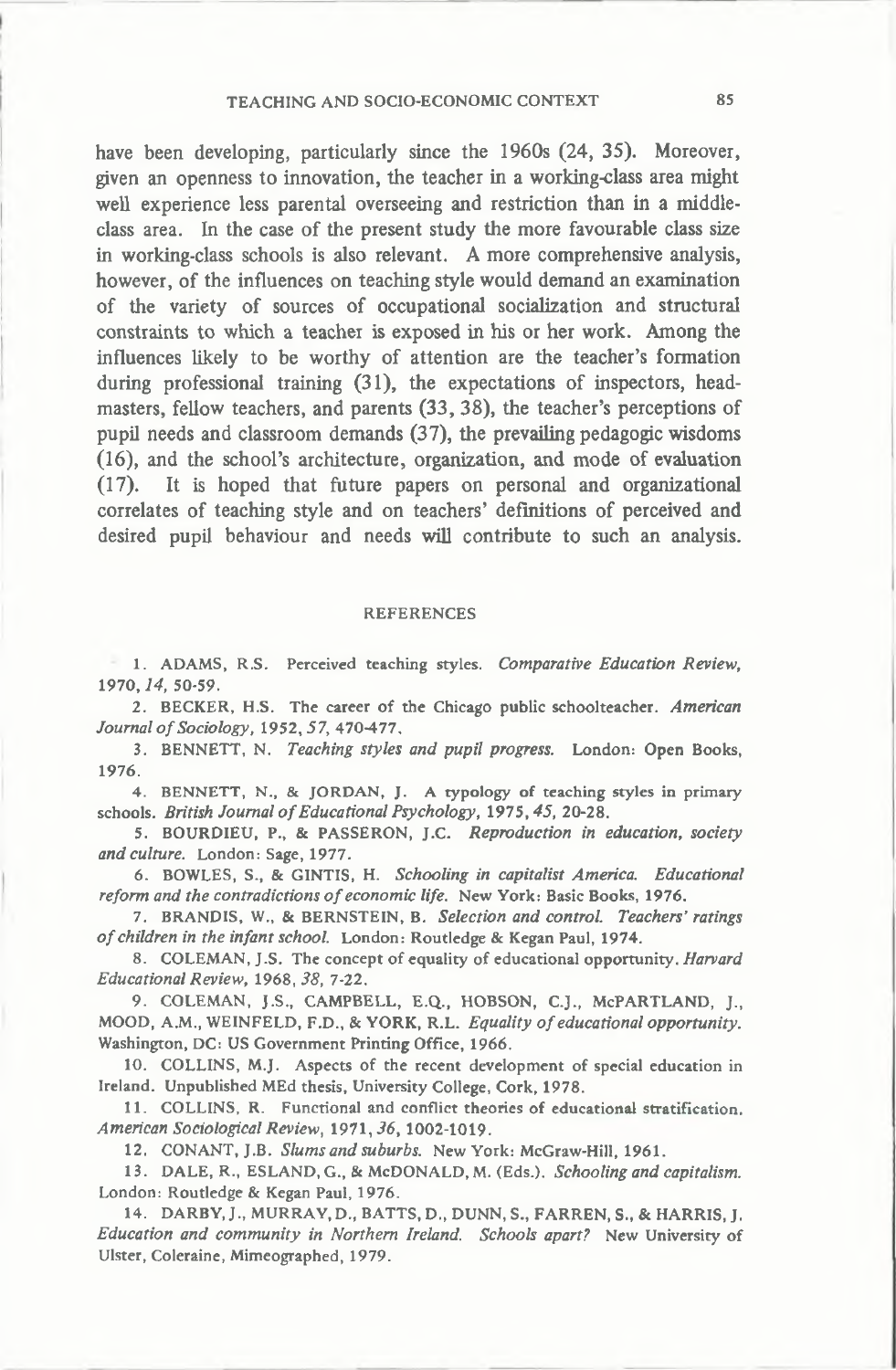15 DAVIE R BUTLER N & GOLDSTEIN H *From birth to seven A report o f the National Child Development Study* London Longman 1972

16 ESLAND G M Teaching and learning as the organization of knowldege In M F D Young, (Ed ) *Knowledge and control* London Collier Macmillan 1971

17 GROSS N G1ACQUINTA JB 8c BERNSTEIN M *Implementing organiz ational innovations* New York Harper 8c Row 1971

18 HALSEY A H (Ed) *Educational priority* Vol 1 London Her Majesty s Stationery Office 1972

19 HART J W Socially mobile teachers and classroom atmosphere *Journal of Educational Research 1965 9 166 168*

20 HERRIOTT R E & ST JOHN N H *Social class and the urban school* New York Wiley 1966

21 IRELAND CENTRAL STATISTICS OFFICE *Census of population of Ireland 1971 Vol IV Occupations* Dublin Stationery Office 1975

22 IRELAND DEPARTMENT OF EDUCATION *Primary school curriculum Teacher s Handbook* Dublin Department of Education 1971

23 KARABEL J & HALSEY, A H Educational research A review and an interpretation In J Karabel & A H Halsey (Eds ) *Power and ideology in education* New York Oxford University Press 1977

24 KEDDIE N (Ed) *Tinker, tailor The myth of cultural deprivation* Harmonds worth, Middlesex Penguin 1973

25 KELLY SG *Teaching in the city* Dublin Gill & Macmillan 1969

26 LA 'BRECQUE R The correspondence theory *Educational Theory* 1978 *28* 194 201

27 LACEY C The socialization of teachers London Methuen 1977

28 LARKIN R W Contextual influences on teacher leadership styles *Sociology o f Education* 1973 *46 471-479*

29 LORTIE D C Observations on teaching as work In R M W Travers (Ed) Second handbook of research on teaching Chicago Rand McNally 1973

30 LYNCH D A A study into the relationship between occupational groups and school factors and patterns of transfer from primary to post primary schools in Cork City Unpublished MEd thesis University College Cork 1974

31 McLEISH J *Students attitudes and college environments* Cambridge Institute of Education Research paper no 3 1970

32 MARTIN M & KELLAGHAN T Factors affecting reading attainment in Irish primary schools In V Greaney (Ed ) *Studies in reading* Dublin Educational Company of Ireland 1977

33 MORRISON A & McINTYRE D *Teachers and teaching* Harmondsworth Middlesex Penguin, 1969

34 O'KEEFE D J Profit and control The Bowles and Gintis thesis *Journal o f Curriculum Studies* 1978 *10* 251 261

35 O SULLIVAN D Social definition in child care m the Irish Republic Models of the child and child care intervention *Economic and Social Review* 1979 *10* 209 229

36 SEXTON P *Education and income* New York Viking Press 1961

37 SHARP R, & GREEN A *Education and social control A study of progressive primary education* London Roudedge & Kegan Paul 1975

38 SIEBER SD & WILDER DE Teaching styles Parental preferences and professional role definitions *Sociology of Education* 1967 40 302 315

39 TAYLOR G 8c AYRES N *Bom and bred unequal* London Longman 1969